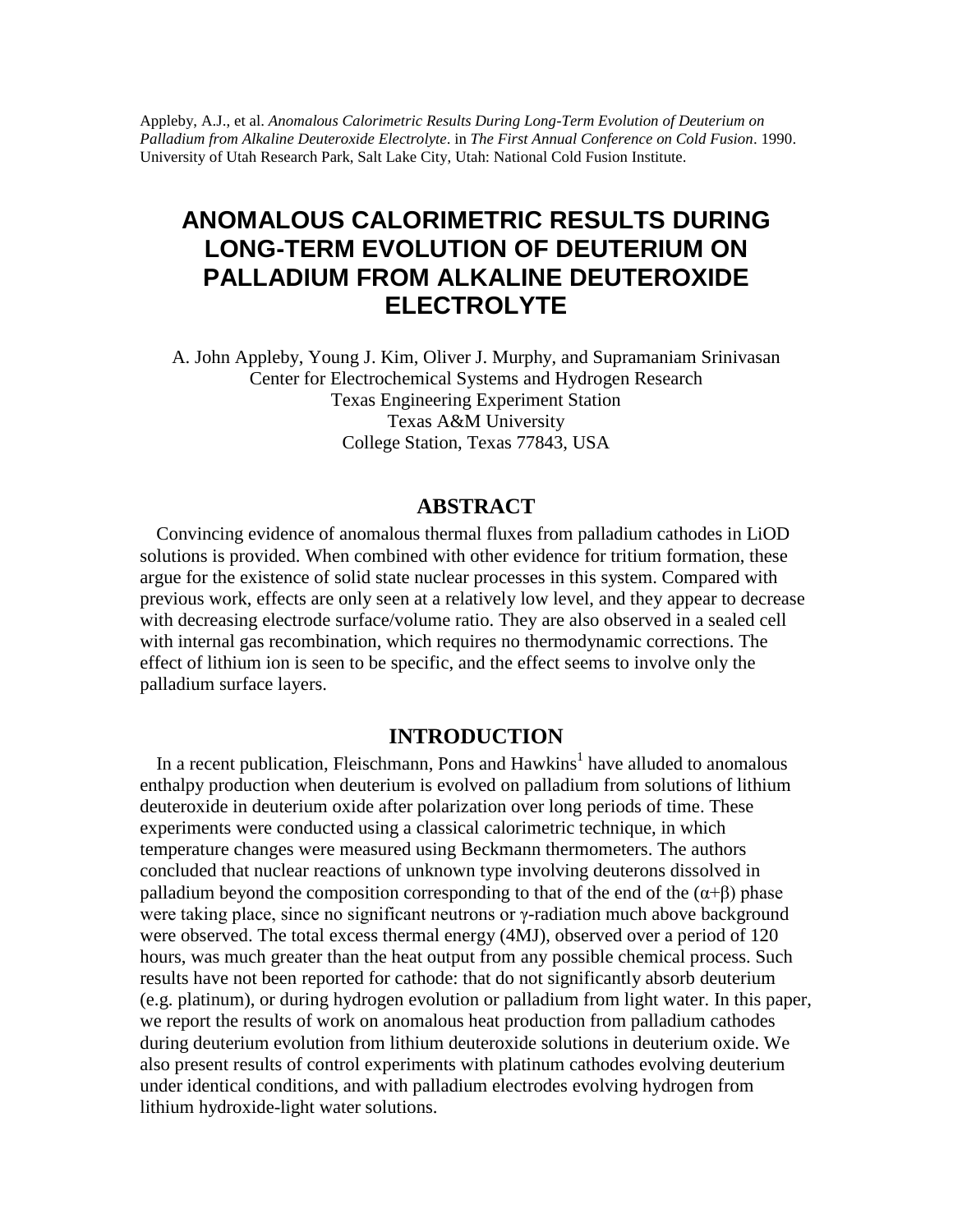#### **EXPERIMENTAL**

The investigations were conducted using an automatic precision microcalorimeter (Tronac Model 350, Orem, UT). This is a differential heat conduction instrument with a noise level of less than 0.3  $\mu$ W and a precision better than 1  $\mu$ W. The temperature fluctuations of the water bath in the microcalorimeter are controlled to  $\pm 0.0002$ °C. The instrument operates by electrically comparing the voltage signal  $\Delta V$  across a thermoelectric junction assembly mounted around the working chamber with a similar signal from a reference chamber in the instrument, which avoids fluctuations in the baseline or in the instrument constant. The voltage determined is proportional to the temperature difference across the ends of the thermoelectric pile, and thus to the heat flux. The instrument includes a built-in calibration resistor (about 1000 Ω), with a maximum heat output of 25 mW. Since this level was much below the heat outputs measured, we constructed an extended calibration curve using a standard resistor of smaller value inside the electrochemical cell with and without electrolyte (Fig. 1). It includes any effects of temperature change inside the cell, and is linear over a wide heat flux range. The voltage signal  $\Delta V$  is monitored using a high-impedance digital voltmeter and the instrument also provided a continuous chart-paper printout of these data, which is available for inspection. The heat flux from the calorimeter is given by  $\Delta V.C$ , where C is the slope from Figs. 1a and 1b, the calibration plots for the two chambers of the calorimeter. Since the bath temperature of the calorimeter can be adjusted in the range 2°- 30° C, it was possible to verify the temperature-independence of the calibration. The value of C was 184.0 with a standard deviation of  $\pm 1.23$ .

Heat generation rates were measured in a closed stainless steel cell, which was used because of its high thermal conductivity. The cell fitted snugly in the working chamber of the microcalorimeter (1 cm  $\times$  5 cm  $\times$  5 cm) which was located in a large aluminum block in contact with a water bath maintained at 25°C. The latter temperature could be varied by means of a freon bath. Preliminary results established negligible corrections for the heat generated by oxidation of the stainless steel cell in the electrolyte.

Electrochemical cells were assembled with palladium wire cathodes (1 cm long, 0.05 cm diameter) surrounded by spirally wound platinum wire anodes (99.9995% pure, Alfa Products). All cathodes were cut from the same batch of palladium wire (99.997% pure, Alfa Products). Platinum wire leads (0.05 cm diameter) were spot welded to one end of the palladium cathodes and isolated from the solution by means of Teflon. In control cells, a similar electrode configuration was used with a platinum wire substituted for the palladium. All electrode specimens were cleaned using acetone followed by thorough rinsing with ultrapure water. The electrolytes initially used were 0.1 M lithium deuteroxide in 99.8% pure deuterium oxide (Aldrich Chemical Company), and 0.1 M lithium hydroxide in ultrapure light water. Both solutions were prepared by dissolving natural lithium metal ("Li" 99.9% Pure containing 93 wt % <sup>7</sup>Li, Aldrich Chemical Company) in light and heavy water. The cells with the palladium cathodes were examined in the heavy and light water electrolytes, and those with platinum cathodes in the deuterium oxide electrolyte only. In later experiments, 0.1 M NaOD, 1.0 M <sup>n</sup>LiOD,  $0.1$  M  $\frac{7}{10}$  and  $0.17$  M  $\frac{6}{10}$  electrolytes were used. They were prepared by dissolving "nuclear" grade sodium metal sealed under argon (Alfa Products), <sup>7</sup>Li (99.9% chemical purity, 99.8% isotopic purity, Eagle-Picher Industries) and <sup>6</sup>Li (99.97 %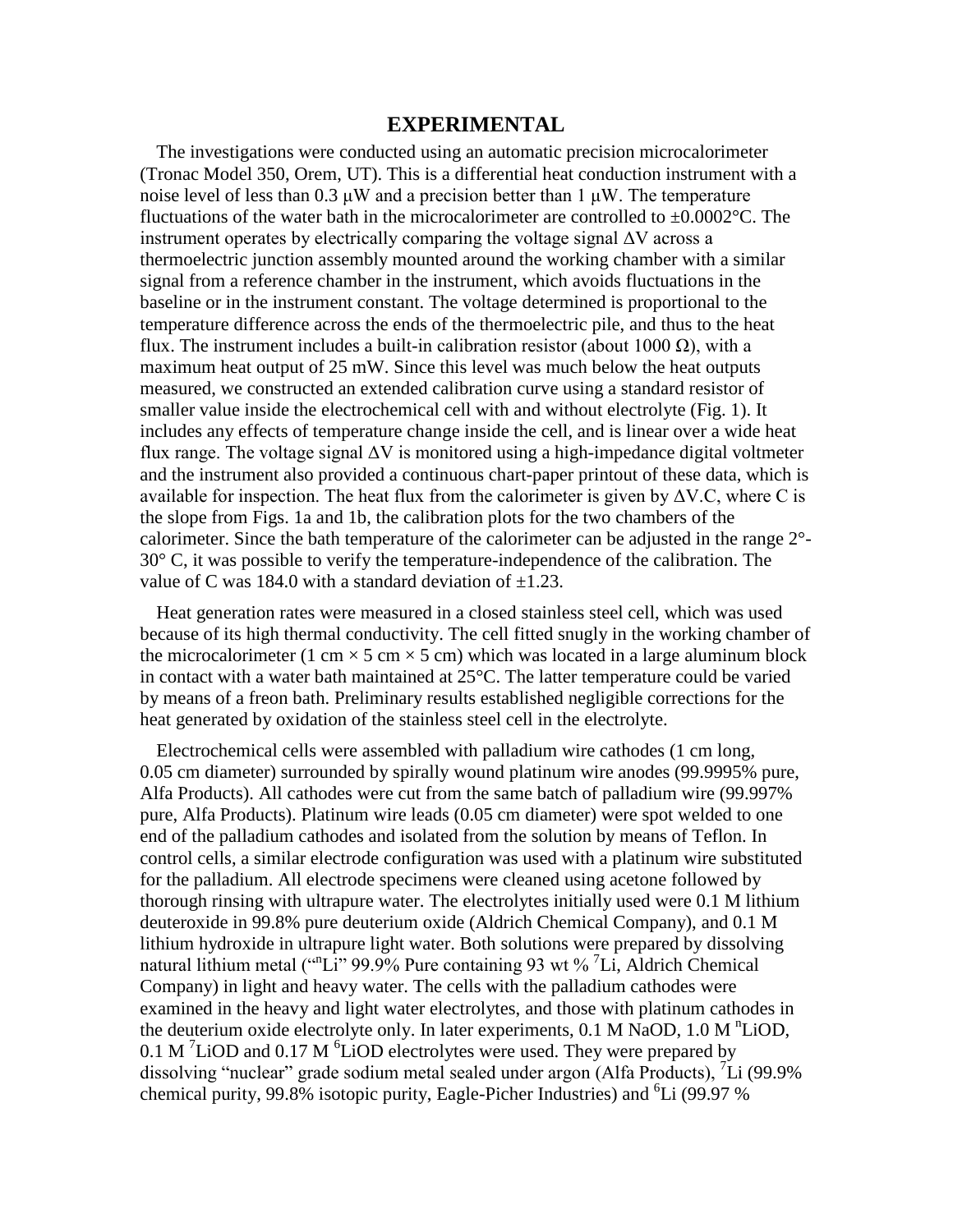chemical purity, 98.67% isotopic purity, Oak Ridge National Laboratory). The  $^7$ Li isotope was supplier-sealed under argon, whereas the  ${}^{6}$ Li was under oil, and was Soxhletextracted with hexane before use.

The electrical circuits were carefully checked for leakage currents to ground via the metal cell and it was verified that the working and counter electrodes connected to a constant-current power supply were indeed floating. Any AC component from the power line was verified to be less than 20 mV in 5 V. The cell voltage (V) was continuously monitored using a high-impedance digital voltmeter.

After allowing the stainless steel cell and its contents to thermally equilibrate in the microcalorimeter, palladium working electrodes were polarized cathodically in 0.1 M  $n$ LiOD at 0.06 A/cm<sup>2</sup> for 40 hours to allow saturation of the palladium with deuterium (or hydrogen) beyond the end of the  $(\alpha+\beta)$  phase composition. In preliminary work, this was immediately followed by the application of current densities of 0.6 A/cm<sup>2</sup>, 1.0 A/cm<sup>2</sup>, and  $0.3$  A/cm<sup>2</sup> for various times (see for example Fig. 2). In this example, the cell currents were 97.2 mA, 161 mA and 49.2 mA, respectively. The voltages were about 4.5V, 5.6V and 3.4V. Some voltage variation, discussed below, was seen as a function of time. While the cells were being polarized, the rates of heat generation were monitored. The heat input could be determined from instantaneous readings of the cell voltage, which could be read to within three (but not four) significant figures. The voltage at constant current showed a random noise in the range  $\pm 2$  to  $\pm 10$  mV due to variations in effective cell resistance resulting from gas evolution. The cell current, which showed small variations with time, could be determined to a precision of 0.1%. The calorimeter output was a low noise signal typically in the range 1500 to 2500  $\mu$ V, which was read by a digital voltmeter to a precision of  $\pm 10 \mu V$ .

Solvent was periodically added every 48 h to the cell to maintain constant volume due to loss of solution by electrolysis and any entrainment by evolved gas. The measured amount of solvent was 1.7 ml at a current density of  $0.6$  A/cm<sup>2</sup>. This quantity corresponds to the theoretical amount for 100% dissociation of the electrolyte to hydrogen or deuterium and oxygen at a total cell current close to 0.1 A. In no case was the electrolyte level allowed to fall so that platinum or palladium wires were exposed above the electrolyte. After each addition, the cell and its contents were allowed to reequilibrate before further recordings were made.

#### **RESULTS**

Plots of the cell potential and of the excess rate of heat generation, recorded as a function of time for a palladium wire cathode in  $0.1 \text{ M}$   $\text{LiOD}$ , are presented in Figure 2. The rate of excess enthalpy generation,  $\Delta Q$ , is given by:

$$
\Delta Q = Q - \{E - (\Delta H / F)\}I \tag{1}
$$

where Q is the total rate of enthalpy generation, E is the cell potential,  $\Delta H$  is the heat of formation of gaseous  $D_2$  or  $H_2$  and  $O_2$  from liquid  $D_2O$  or  $H_2O$ , as appropriate, F is the numerical value of the Faraday in joules, and I is the current passing through the cell. The value of  $\Delta H/F$  is 1.527 V for D<sub>2</sub>O (rounded to 1.53 V) and 1.48 V for H<sub>2</sub>O. The excess enthalpy flux for  $D_2O$  was therefore: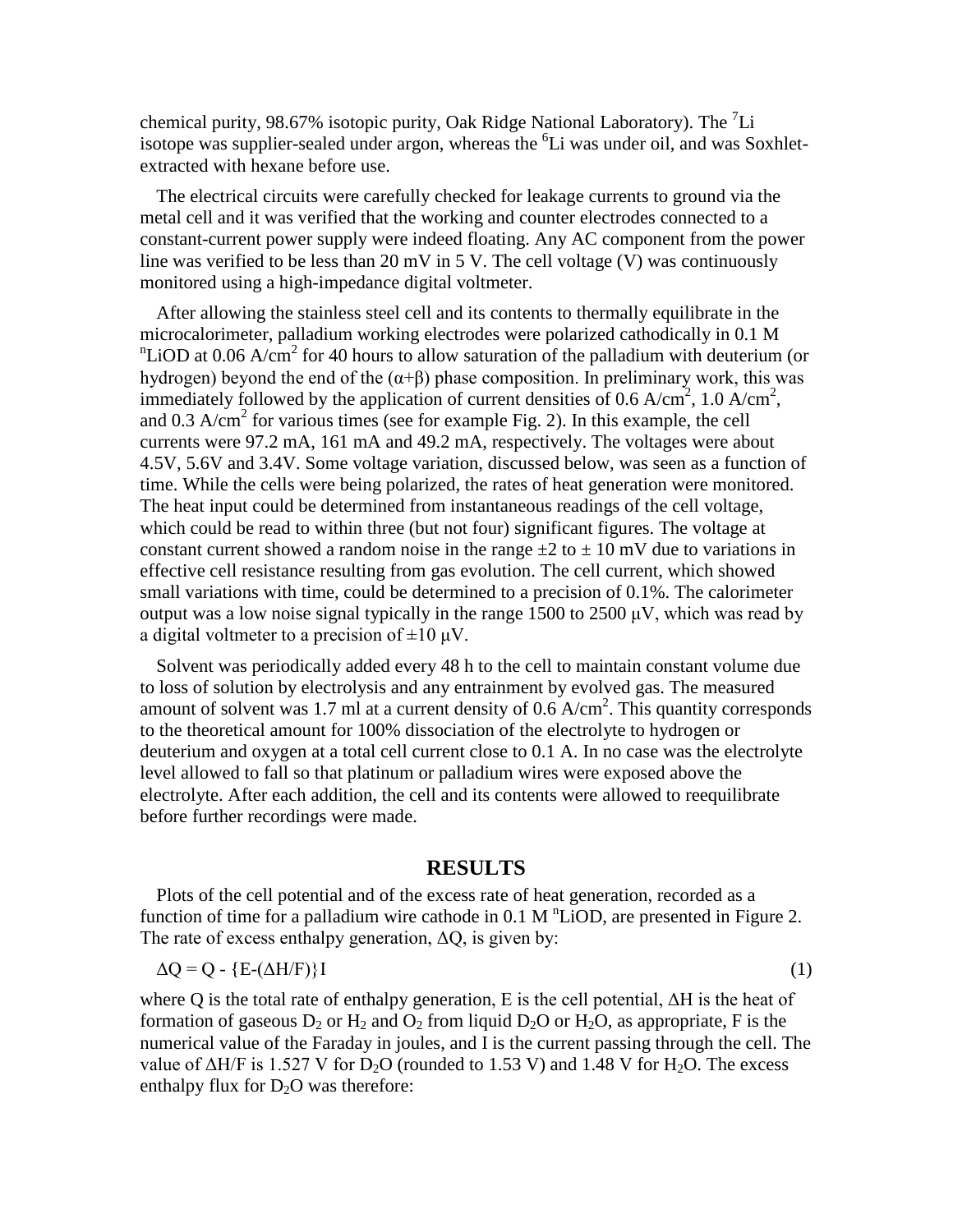$\Delta$ O =  $\Delta$ V.C - (E – 1.53)I (2)

The correction for evaporation of solvent and the smaller effect of heat loss in the escaping gas was determined to be small (certainly less than -2 mW at a cell temperature maintained close to 25°C by the heat conduction calorimeter), compared with the order of magnitude of the heat flux changes sought.

Consideration of the precision of reading  $\Delta V$ , E and I, along with the standard deviation of C, suggests the error in determining  $\Delta Q$  using Equation 2 is  $\pm 3$  mW. However, to verify that Equ. 2 can be used to accurately calculate the irreversible heat flux, it is necessary to show that recombination of the gases is small. Although it is possible to estimate the extent of recombination from the measured amount of solvent periodically added to the cell, for a more precise determination gas volumes from the operating cell were measured using a gas burette during electrolysis, both on the bench and in the calorimeter. Results obtained were always slightly less than, but within about 1% of, the theoretical value, indicating a small amount of recombination, presumably by diffusion of oxygen through the electrolyte to the cathode. If the fraction of gases recombining during the experiment is x, the heat flux input to the calorimeter will be (E -  $[1.53][1-x]$ ]I. If x is indeed 0.01, then the error in  $\Delta$ Q will be positive and equal to about +1.5 mW, Thus, a small amount of recombination will tend to compensate the heat loss resulting from evaporation and other heat losses. Since these corrections are within the overall estimated error bars, the latter are shown as  $\pm$  3 mW on the plots of the experimental results. Breaks are shown in the plots corresponding to the re-equilibration times for the calorimeter after the cells were opened for verification or electrolyte addition. These corresponded to intervals of 1-2 hours.

The result in Fig. 2 shows an excess rate of heat generation (i.e. over and above the rate of heat generation due to irreversible losses in the electrochemical cell) several hours after the current density was increased to 0.6  $A/cm^2$  from 0.06  $A/cm^2$ , the current density for charging of palladium with deuterium. It is interesting to note that at current densities of 0.6 and 1.0 A/cm<sup>2</sup>, the excess rate of heat generation was 38 mW, whereas at 0.3  $A/cm<sup>2</sup>$  it decreased to 29 mW. As a percentage of the irreversible heat flux input to the calorimeter, the excess heat was  $6.1\%$ , 13.2%, and 31.5% at 1.0, 0.6, and 0.3 A/cm<sup>2</sup> respectively. The fact that the rate of excess heat evolution increases as heat input (i.e., the reaction rate) to the calorimeter decreases is a strong argument against a spurious chemical explanation of this effect, particularly anomalous (and unobserved) recombination of deuterium and oxygen. The highest heat generation rate observed (at 0.6 A/cm<sup>2</sup>) corresponded to 19.3 W/cm<sup>3</sup> of Pd, which is comparable to that reported by Fleischmann, Pons and Hawkins  $(26 \text{ W/cm}^3)$ .

A similar experiment to that shown in Figure 2 was carried out using a platinum cathode in  $0.1 \text{ M}$  <sup>n</sup>LiOD for a period of 80 hours. Since platinum does not form a hydrogen or deuterium bulk alloy, a current density of 0.6  $A/cm<sup>2</sup>$  was applied from the beginning of the experiment. From the data in Figure 3, it is clear that there was no excess heat generation in this case. In a third experiment, electrolysis of  $H<sub>2</sub>O$  from 0.1 M <sup>n</sup>LiOH using a palladium cathode, and the same current density sequence as in Fig. 2, did not reveal any excess heat generation, as shown in Figure 4. These results again demonstrate that recombination of evolved oxygen and deuterium gases within the electrochemical cell should not be a chemical source of the excess rate of heat generation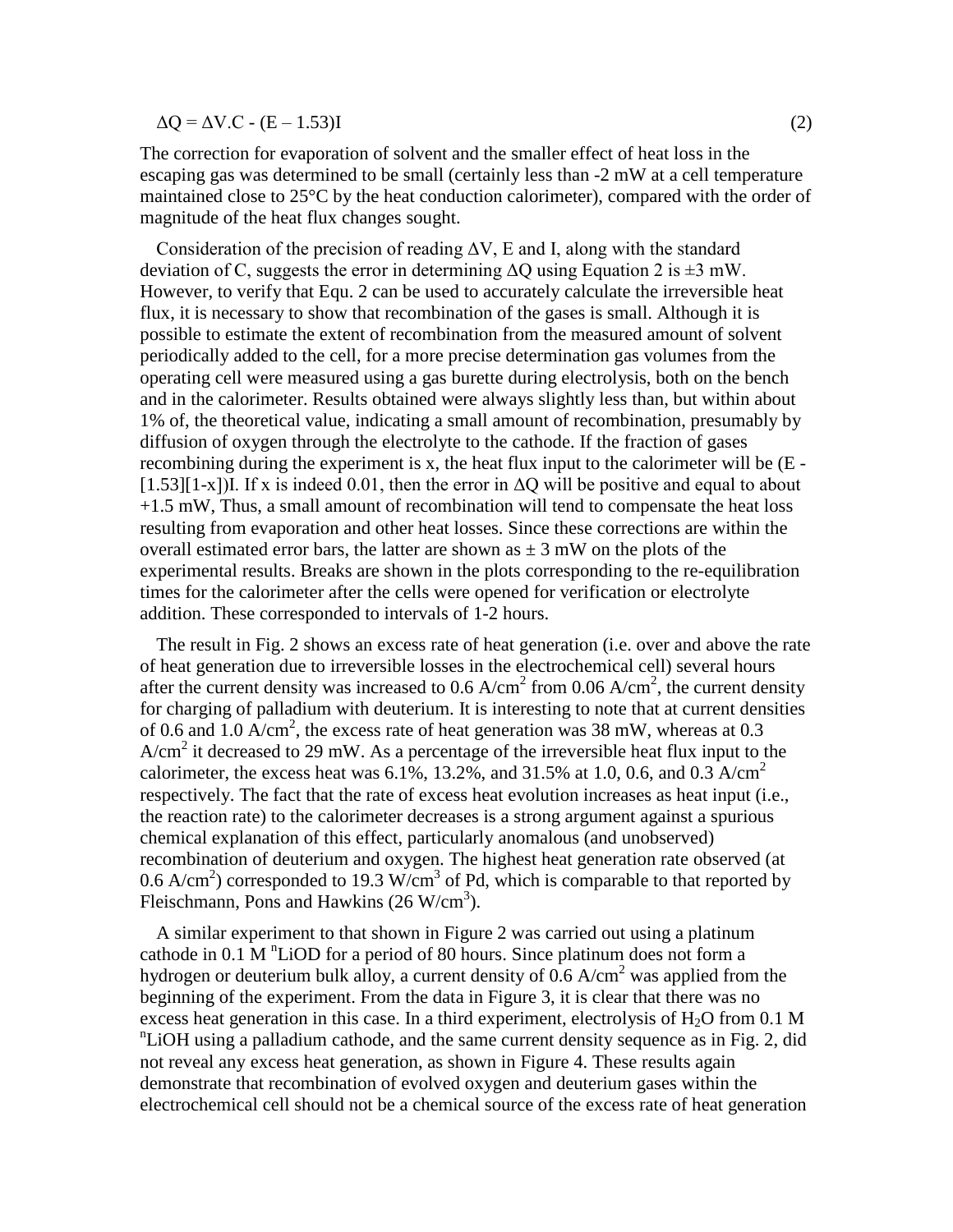observed for deuterium evolution on a palladium cathode from the <sup>n</sup>LiOD electrolyte. The experiments in Figures 3 and 4 have been repeated three times with palladium cathodes in <sup>n</sup>LiOH electrolyte, and three times with platinum cathodes in <sup>n</sup>LiOD electrolyte, each giving identical results to the examples shown.

The sequence of current densities shown in Fig. 2 for palladium cathodes in <sup>n</sup>LiOD electrolyte was repeated for several different specimens of different dimensions, origins, and pre treatments. In all cases, some excess heat generation was observed, the quantity varying according to the nature of the specimen. All results are shown in Table 1. Following Fleischmann and Pons, anomalous heat flux results are expressed in W/cm<sup>3</sup>. The highest value obtained (about  $25 \text{ W/cm}^3$ ) was for an annealed wire, 0.05 cm diameter, from the same lot as that used for Fig. 2. These results are shown in Fig. 5- Relatively lower values (6-12 W/cm<sup>3</sup>) were obtained on a spherical electrode, 0.2 cm diameter, prepared by melting another sample of the same wire. A further result was obtained on a 0.1 cm diameter wire of "investment" quality. Before stepping up the current density to 0.6  $A/cm^2$ , charging was this time conducted at 0.06  $A/cm^2$  for two weeks. Results for this wire, expressed in terms of raw data (i.e.,  $\Delta V$ .C and [E - 1.53]I), are shown in Fig. 6. It can be seen that from the start of deuterium evolution at  $0.6$  A/cm<sup>2</sup>, this electrode produced an excess heat flux at a low level. However, after about 12 hours, about 30-60 mW excess heat flux was produced, corresponding to 4-7 W/cm<sup>3</sup>. In the case of the specimens shown in both Fig. 5 and Fig. 6, the anomalous heat production was associated with a falling cell potential as a function of time, although this was not consistently true of the other specimens studied. In contrast to the results shown in Figs. 2 and 5, some decay of anomalous heat occurs after 25 h in this case.

Results for two experiments for  $0.5$  mm diameter annealed Pd wires in  $0.1$  M  $\rm{^nLiOD}$ and <sup>n</sup>LiOH are shown in a more detailed form as a function of time in Table 2. In <sup>n</sup>LiOH solution, the cell voltage starts at 4.325 V and shows a slight initial rise as electrolysis proceeds, which we suggest may be due to the effect of impurities. This is followed by a fall as electrolysis proceeds and as the solution becomes more concentrated, hence more conductive. On adding 1.7 ml of solvent, the voltage increases to a value 200 mV greater than that initially observed, which again falls smoothly by 200 mV as the solvent is consumed. In all cases, the heat output from the calorimeter is slightly less than the heat input corrected assuming 100% Faradaic efficiency for electrolysis. In contrast, the cell voltage in <sup>n</sup>LiOD solution starts at a considerably higher voltage, reflecting its lower conductivity than that of <sup>n</sup>LiOH. This voltage initially falls as the solution concentrates over the first 24 h, then it shows a rise as the production of anomalous heat becomes more evident.

More results are shown in Fig. 7 for a 0.05 cm diameter "as-received" palladium wire initiated in <sup>n</sup>LiOD solution. An excess rate of heat generation can be seen starting about 3.5 h after the current density was increased to  $0.6 \text{ A/cm}^2$  from  $0.06 \text{ A/cm}^2$ . After a rise time of a further 14 h, excess enthalpy generation had reached a maximum value of 36 mW, equivalent to 18.3 W/cm<sup>3</sup>, compared with 19.3 W/cm<sup>3</sup> observed in Figure 2 for a specimen cut from the same wire sample. However, a rise time of 50 h was required to show the maximum effect in this case. After allowing the excess enthalpy generation to stabilize for 10 h, 0.1 M NaOD electrolyte was substituted, giving a rapid decay of the effect, most having disappeared after 4 h. The cell potential was about 340 mV lower in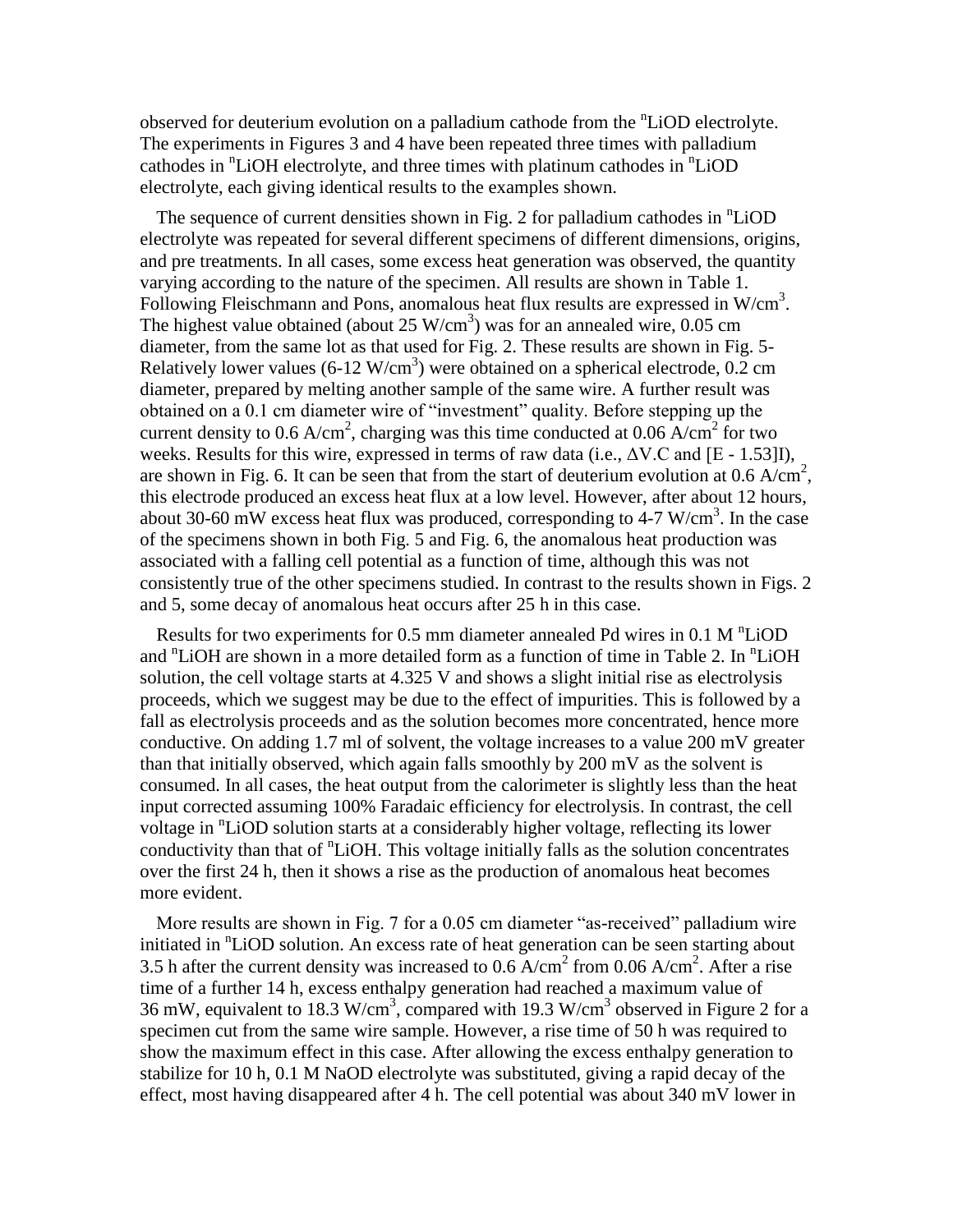the NaOD solution, whose specific conductivity is higher than that of  $0.1 M$   $\rm{^nLiOD}$ . After 24 h, the excess heat flux had fallen to 4 mW and the electrolyte was again changed to  $0.1$  M  $\rm{^{n}LiOD}$ . The excess heat flux then rapidly redeveloped, reaching a maximum similar to that observed earlier within 12 h. After a further 12 h, the electrolyte was changed for  $1.0 M$   $\rm{^nLiOD}$ . In this case build-up of the excess heat after recovery from switching off the current was slow, perhaps due to impurity accumulation by plating-out on the electrode surface from the more concentrated solution, in which the cell voltage was about 3.5 V, compared with about 5.2 V in 0.1 M  $\textsuperscript{n}$ LiOD. The final rate of excess heat production was similar to that in the latter.

After 23 h the current was switched off and heat generation was allowed to decay. Fig. 8 shows the cell voltage and absolute heat decay rates on switch-off. The former is very rapid: After a change of scale, an open-circuit voltage of about 1 V is observed, corresponding to that for the oxidized platinum anode against the deuterium-charged palladium cathode. Within about 1 hour, the open circuit voltage decayed to about 350 mV, followed by a slow decay as deuterium was lost from the palladium and the platinum surface became reduced. The rate of heat decay is the same as that for a heated electrical resistance within the cell, hence it can also be described as instantaneous, corresponding in practice to the time constant of the microcalorimeter.

A similar set of results is shown in Fig. 9 for an annealed wire. In obtaining these, 0.1 M<sup>7</sup>LiOD electrolyte, rather than 0.1 M<sup>n</sup>LiOD, was substituted for 0.1 MNaOD. Results are broadly similar to those shown in Fig. 7, however, while the time interval from changing the current density tenfold to the appearance of excess enthalpy production on the palladium cathode was rapid (about 1 h), the rise time was slower (about 20 hours instead of 14 hours). It was also much slower than for the annealed wire studied in the same electrolyte in Fig. 5, where initiation of the phenomenon from switching the current density from  $0.06$  A/cm<sup>2</sup> to 0.6 A/cm<sup>2</sup> took only 2.2 h, reaching close to the maximum value after a further 3.5 h. The maximum excess enthalpy production was this time 34 mW, or 94% of that in Fig. 7. In the previous work reported, a similarly treated annealed wire produced 49 mW  $(25 \text{ W/cm}^3)$ . These differences may be due to the presence of trace impurities, since the palladium cathode surface blackens and roughens with use. Surface examination by the SEM shows mossy surface growths, and SIMS and Auger data (to be reported separately) show the presence of transition metals other than Pd, as well as a relatively large amount of Li, at the surface.

Fig. 10 shows similar data to those on Fig. 9, this time on an annealed wire immersed from the beginning in  $0.17 \text{ M}$  <sup>6</sup>LiOD electrolyte. Initiation time from the application of 0.6  $A/cm<sup>2</sup>$  was almost instantaneous, and the slope of the rise was about the same as for <sup>n</sup>LiOD in Fig. 8. The final result obtained in this series of experiments is given in Fig. 11, which shows results for an untreated palladium electrode 2 mm in thickness cut from a 4 mm diameter rod (Johnson-Matthey) cut from the same rod stock used by the authors of Ref. 1. The disk-shaped electrode was immersed in  $0.1$  M  $\textsuperscript{n}$  LiOD in a sealed cell containing a platinum black fuel cell electrode for gas recombination. In this case, no thermodynamic corrections at all are required in evaluating the results, which are shown in tabular form in Table 3. After precharging in 0.1 M  $\rm ^nLiOD$  at 0.06 A/cm<sup>2</sup> for two weeks, the maximum excess enthalpy production was similar to that in other cells, about 30 mW, however it represented only about 3% of the maximum heat flux input of 900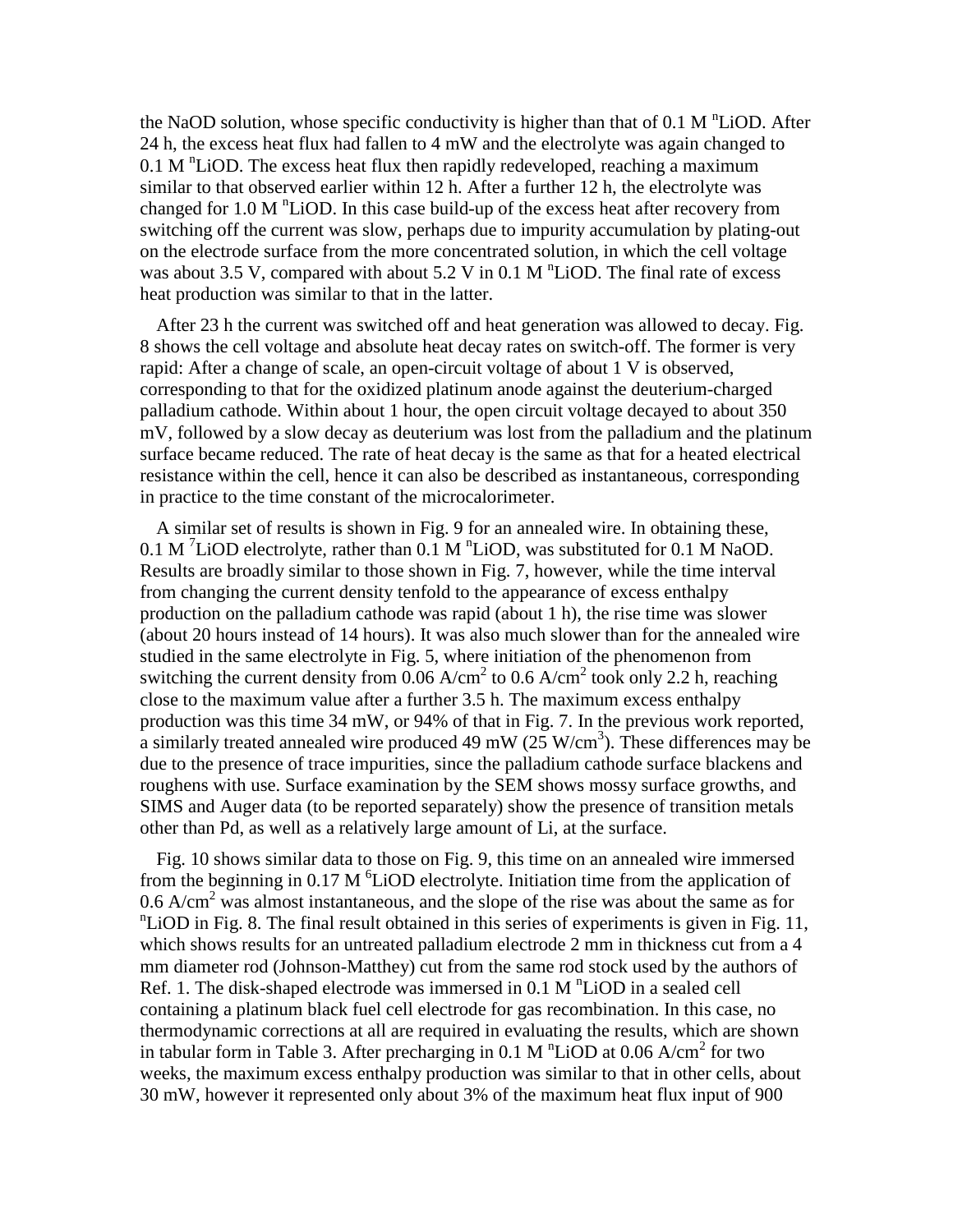mW. Because of limitations in the power supply used, the maximum current density was limited to 400 mA/cm<sup>2</sup>. The most interesting effect noted is the abrupt fall in excess enthalpy production on reducing the current density from an initial value of 350 mA/cm<sup>2</sup> to 200 mA/cm<sup>2</sup>, which is followed by a slow rise over 20 h. A further change to 400  $mA/cm<sup>2</sup>$  results in a short horizontal characteristic, followed by a further slow rise. This may be interpreted as suggesting that 200 mA/cm<sup>2</sup> is perhaps close to a threshold current density for the anomalous heat phenomenon to occur, at least under the conditions used by us.

#### **DISCUSSION**

The detailed results reported above show that excess enthalpy production during electrolysis of  $D_2O$  solutions on Pd is a real effect, at least in certain electrolytes, and we thus confirm at least some aspects of the rather limited details given in the paper by Fleischmann, Pons and Hawkins<sup>1</sup>. By expressing their results in terms of the excess heat flux per unit volume of the electrode, these authors presumably assumed that they were observing a bulk phenomenon. However, their data scarcely suggest this, since in their reported work<sup>1</sup> at 0.008 A/cm<sup>2</sup>, a change of electrode volume by a factor of 16 increased the excess heat flux by only 28%. The corresponding increase at 0.064  $A/cm^2$  was 38%, and at  $0.512$  A/cm<sup>2</sup>,  $257\%$ . For a wire of diameter similar to that in Fig. 6, Fleischmann and Pons obtained 8.33 W/cm<sup>3</sup> excess enthalpy production at 0.512  $A/cm^2$ . Hence, the high values for the 0.05 cm diameter wires used in this work, particularly the annealed specimen, may be atypical.

The results shown in Figs. 7, 9 and 10 show that excess enthalpy production required the presence of lithium in the electrolyte, indifferently  ${}^{6}Li$  or  ${}^{7}Li$  isotopes. Replacement of lithium-containing alkaline electrolyte by sodium causes a rapid fall in excess enthalpy production. The rate of this fall suggests that it is due to lithium leaching from the surface. This strongly suggests that a superficial chemical process underlies the effect, although it does not necessarily mean that the excess heat is of chemical origin. Furthermore, the results on the platinum cathodes, compared with those obtained with palladium, indicate that the effect is not exclusively at the metal surface, but appears to be only associated with dissolved (i.e., alloyed) deuterium (and not protonic hydrogen) present in the surface layers of palladium. When the current to the cell was switched off, rapid decay of the excess heat occurred, since  $\Delta V$  decayed as a function of time in the same way as heat produced by an electric heater inside the cell. If we can discount continuously-occurring chemical explanations such as gas recombination for this phenomenon, other chemical events also seem unlikely. For example,  $15 \text{ W/cm}^3$  for 80 h represents over 40,000 kJ/mole or 0.45 keV/Pd atom, which is far greater than either the bond strength of palladium (about 0.67 eV/Pd atom) or the latent heat of sublimation of the metal (4 eV/Pd atom). Even if all of the electrolyte had been involved in some chemical or physical change, this must involve about 17 kJ/mole, which should have been detected.

In the present work, the specific effect of lithium has been shown. This should be contrasted with the recent results of Iyengar<sup>2</sup>, which show anomalous heat, with tritium formation, in 5 M NaOD at current densities in the  $0.2$ -0.3 A/cm<sup>2</sup> range at Pd-Ag alloy electrodes. While lithium metal (with a deposition potential from pH 13 LiOH solution of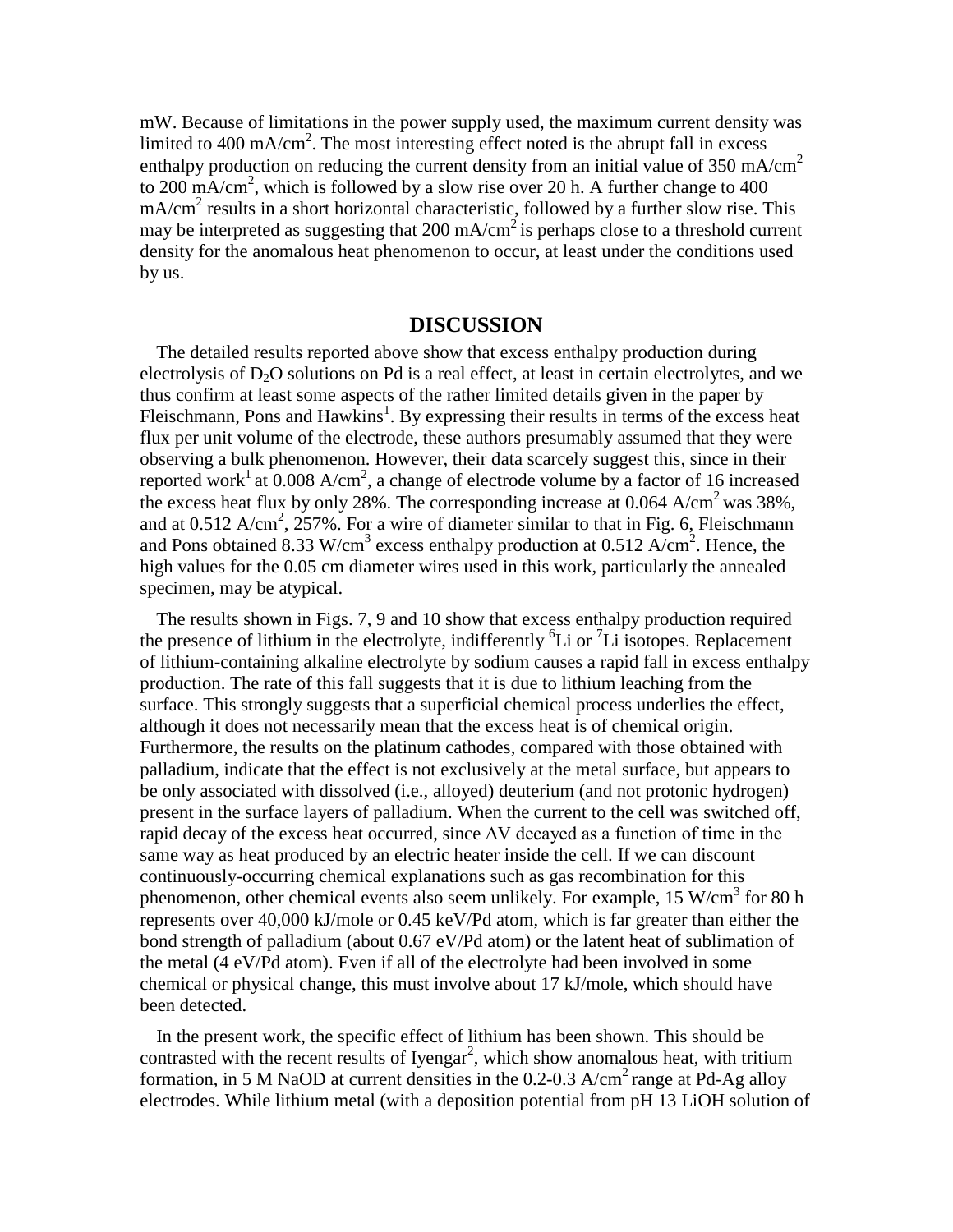$-2.310$  V vs H<sub>2</sub> under the same conditions) is unlikely to plate out on the palladium cathode, LiD (deposition potential of LiH is -806 mV on the same scale) may well do so. We therefore suggest that the deposition of a lithium deuteride layer from a concentrated, i.e., almost  $D_2O$ -free electrolyte, at the cathode surface under high current density conditions for deuterium evolution may be responsible. Such a coating, once formed, may easily lose lithium ions into the palladium lattice, to form a superficial lithium alloy. Similarly, D<sup>-</sup> could lose its two electrons and also pass into the metal. Sodium deuteride, whose deposition potential is close to that of LiD, would also be expected to form on the electrode surface from NaOD solutions, but it may be less likely to alloy with the palladium lattice. With Pd-Ag electrodes and a 5M NaOD solution<sup>2</sup>, the situation is evidently different. When electrodes exposed to LiOD solution are exposed to NaOD under the conditions used in this work, the superficial compounds formed may leach out, and anomalous enthalpy production stops. The NaOD data reported here are highly reproducible, and have been repeated a total of five times to date on different palladium cathode samples.

Whether nuclear events are responsible for anomalous heat production depends on the detection of nuclear products. In parallel work at this University, Wolf et al.<sup>3</sup> have examined neutron fluxes from cells containing the same 0.1 cm palladium wires reported in Figure 6, again operating in the  $0.6 \text{ A/cm}^2$  range. Results have been inconsistent, neutrons occasionally being observed at a level of about five times background, i.e., many orders of magnitude less than that corresponding to the level of the excess heat flux observed, assuming the usual approximately equal branching ratios for  ${}^{2}D + {}^{2}D \rightarrow {}^{3}He +$  $\frac{1}{2}$ n or  $\frac{3T}{1}$ +<sup>1</sup>p. Iyengar<sup>2</sup> has suggested a branching ratio of 10<sup>8</sup>. Our collaborators at this University (Bockris et al.<sup>4</sup>) have observed high levels of tritium in the electrolyte ( $> 10^6$ disintegrations/ml/min, compared with background values (200 disintegrations/ml/min) at the start of experiments. Their work showed that more tritium was formed in the gas phase than was present in the electrolyte. However, results have been sporadic, suggesting that tritium is formed within the electrode, at least initially. If the tritium formed corresponds to the anomalous heat, about  $10^{16}$  atoms, (or 0.01% of the total palladium atoms present), should be formed over 80 h. High tritium levels in the electrolyte are only observed after charging for long times (2-6 weeks) at 0.06 A/cm<sup>2</sup>. We have observed no significant amounts of tritium in the electrolyte during the course of the relatively short-term experiments reported above.

Samples of 0.05 cm and 0.1 cm diameter palladium wires in "as-received" form and after serving as cathodes in the above experiments were analyzed at Atomics International Division of Rocketdyne Corporation, Canoga Park, CA, and at Lawrence Livermore National Laboratory. Neither  ${}^{3}$ He nor  ${}^{4}$ He were observed above background  $(10^{12}$  and  $2.5 \times 10^{11}$  atoms per ml respectively). However, if no significant neutrons are observed,  $3$  He as a primary reaction product would not be expected. It is usually considered that  ${}^{4}$ He is an improbable fusion product in a plasma phase, but perhaps it is not in a lattice, as noted in a recent paper by Walling and Simons<sup>5</sup>. If the process involves a skin effect, <sup>4</sup>He would probably escape in the solution. We should note that lack of  ${}^{3}$ He in the bulk of the palladium indicates that no known deuterium fusion process involving the classical branching ratio between the  ${}^{3}$ He +  ${}^{1}$ n and  ${}^{3}$ T +  ${}^{1}$ p channels is occurring in the bulk at a enthalpy production level greater than a fraction of  $1 \mu W$ . Similarly, the quantitative upper limit for tritium production in the bulk palladium in an electrode that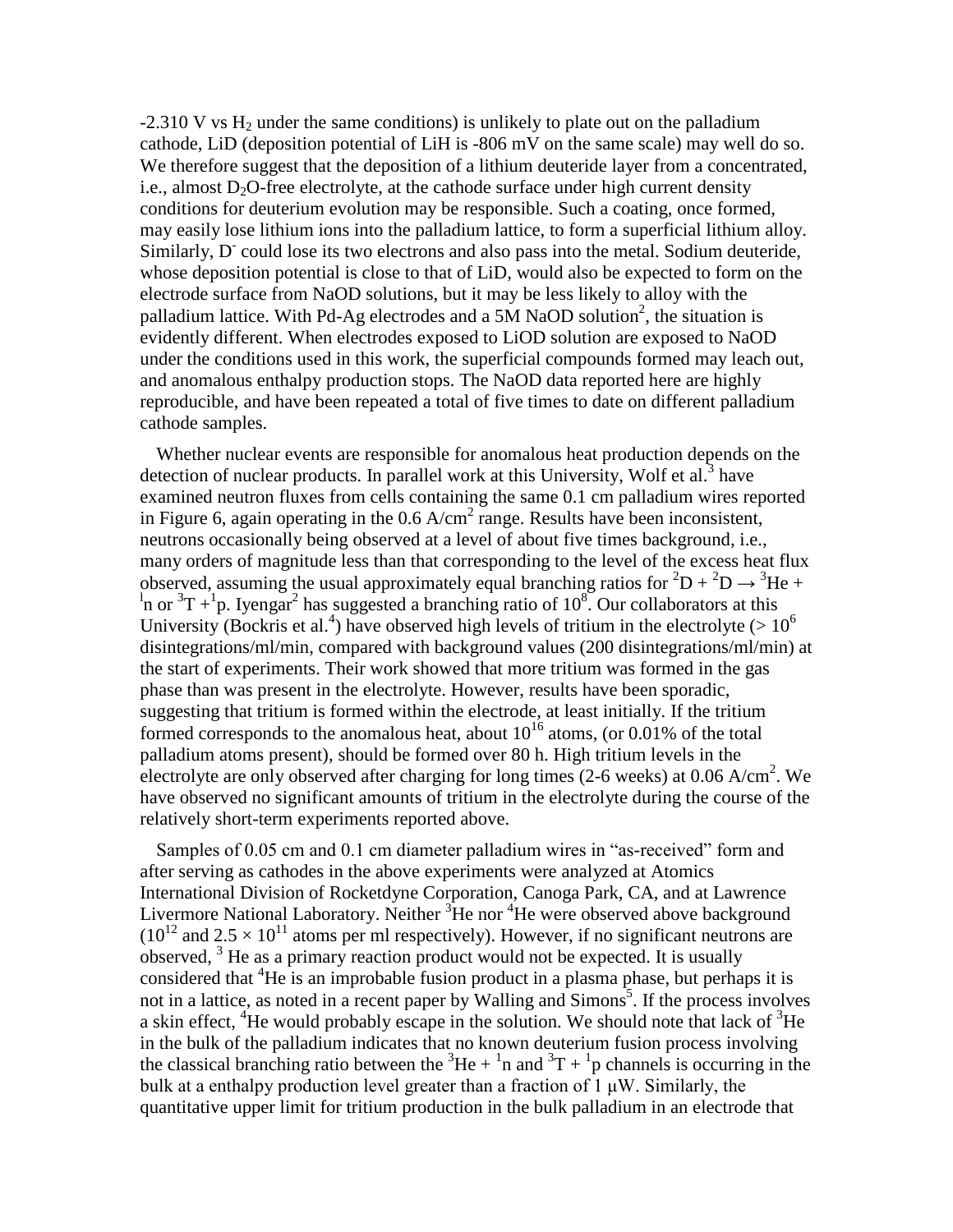was assayed 5 days after a series of experiments was about  $1.5 \times 10^{15}$  atoms/ml, about 3000 times less than the amount expected from the enthalpy evolved. However, this electrode had degassed, and tritium and deuterium would have been lost both from the surface layers and the bulk. Further work is clearly needed to clarify the origin of the observed heat flux.

The ensemble of results, however, show that chemical enthalpy resulting from spurious gas-phase processes is a highly improbable explanation of the heat flux effects seen with LiOD isotopic species present. The results also persuasively show that the phenomena do not appear to be true bulk effects, but that they occur within the surface skin. The timeintegrated results are much too large<sup>1</sup> to be explained by continuous chemical processes taking place in a thin superficial skin of palladium. It is also improbable that they can be cyclic chemical processes, for example lithium deposition taking place in surface cracks, followed by its dissolution to produce hydrogen, as one reviewer of this paper suggested. This would be akin to an a.c. impedance effect, and as such it should be detectable at the levels observed. The anomalous heat effects are however chemically initiated by Li ions, and they may well not be identical to those noted by Fleischmann, Pons and Hawkins<sup>1</sup>. Indeed, with larger electrodes, the excess enthalpy production observed here is relatively low grade compared with that reported by the latter authors. Our results on 0.1 cm diameter wires were about the same as those reported in Ref. 1, but as stated above, those with 0.05 cm diameter wires were significantly higher. We presently have no explanation of either this, or as to why the excess heat went through a maximum in the experiment shown in Fig. 2, or for the fall shown at 24 h in Fig. 6.

If the excess enthalpy production is due to nuclear fusion, lithium ions are most unlikely to be involved due to their s-electron screen and the apparent lack of an isotope effect. Further evidence is required to say whether they are due to some unusual form of  ${}^{2}D+{}^{2}D$  fusion associated with the presence of the palladium lattice<sup>5</sup>. Finally, the fact that surface phenomena initiate the anomalous enthalpy production effects may explain the lack of success of many laboratories in reproducing the Fleischmann-Pons results, since such reactions are known to be very sensitive to surface pretreatment and to the effect of impurities that might be present.

## **REFERENCES**

- 1. M. Fleischmann, S. Pons, and M. Hawkins *J Electroanal. Chem.* 261, 301 (1989).
- 2. P.K. Iyengar, Proc. Fifth Intl. Conf. on Emerging Nuclear Energy Systems (ICENES V), Karlsruhe, FRG, July 3-6, 1989.
- 3. K.L. Wolf, N.J.C. Packham, D.R. Lawson, J, Shoemaker, F. Cheng and J.C. Wass, *J. Fusion Tech.,* (to be published).
- 4. N.J.C.Packham,K.L.Wolf,J.C.Wass,R.C.KainthlaandJ.O'M.Bockris,*J. Electroanal. Chem.* 270, 451 (1989).
- 5. C. Walling and J. Simons, *J. Phys. Chem.* 93, 4593 (1989).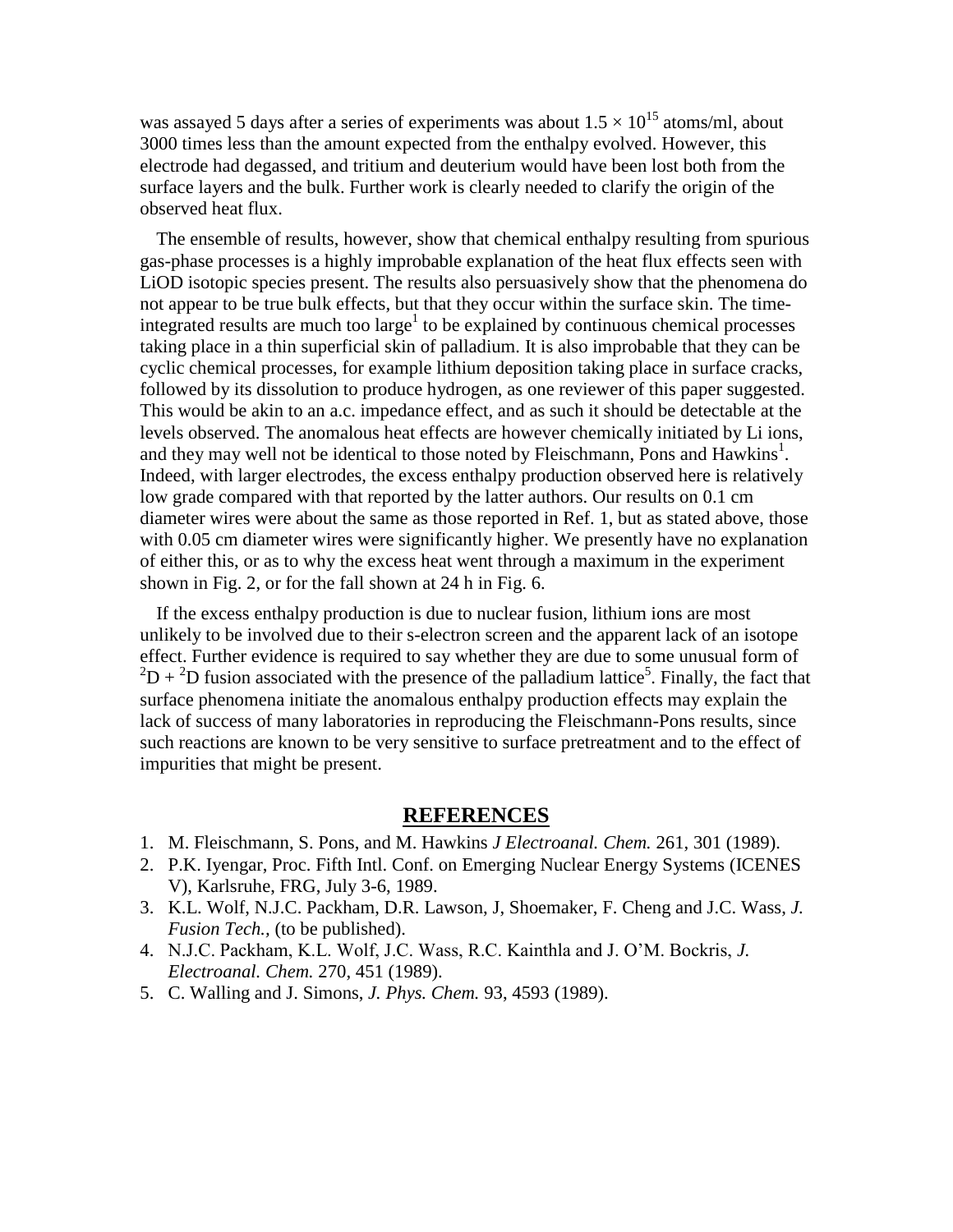| D<br>. .<br>. .<br>. . | ٠ |  |
|------------------------|---|--|
|                        |   |  |

| Exp.<br>#      | <b>Electrode Material</b>                    | <b>Electrolyte</b> | <b>Current Density</b> | <b>Rate of</b><br><b>Excess Heat</b><br><b>Generation</b> |               |
|----------------|----------------------------------------------|--------------------|------------------------|-----------------------------------------------------------|---------------|
|                | <b>Cathode</b>                               | <b>Anode</b>       |                        | mA/cm <sup>2</sup>                                        | $W/cm3$ of Pd |
| $\mathbf{1}$   | as-received Pd<br>$0.5$ mm dia. 10 mm long   | Pt                 | 0.1M LiOD              | 300                                                       | 16.3          |
|                |                                              |                    |                        | 600                                                       | 19.3          |
|                |                                              |                    |                        | 1000                                                      | 18.5          |
| $\overline{2}$ | as-received Pd<br>$1.0$ mm dia. $10$ mm long | Pt                 | 0.1M LiOD              | 600                                                       | $4 - 7$       |
| 3              | annealed Pd<br>$0.5$ mm dia. 10 mm long      | Pt                 | 0.1M LiOD              | 600                                                       | $22 - 25$     |
| 4              | arc-melted Pd<br>2.0mm dia.<br>sphere        | Pt                 | 0.1M LiOD              | 600                                                       | $6 - 12$      |

Table 1: Excess Enthalpy Production from Various Pd Specimens in 0.1 M LiOD at 0.6  $A/cm<sup>2</sup>$ .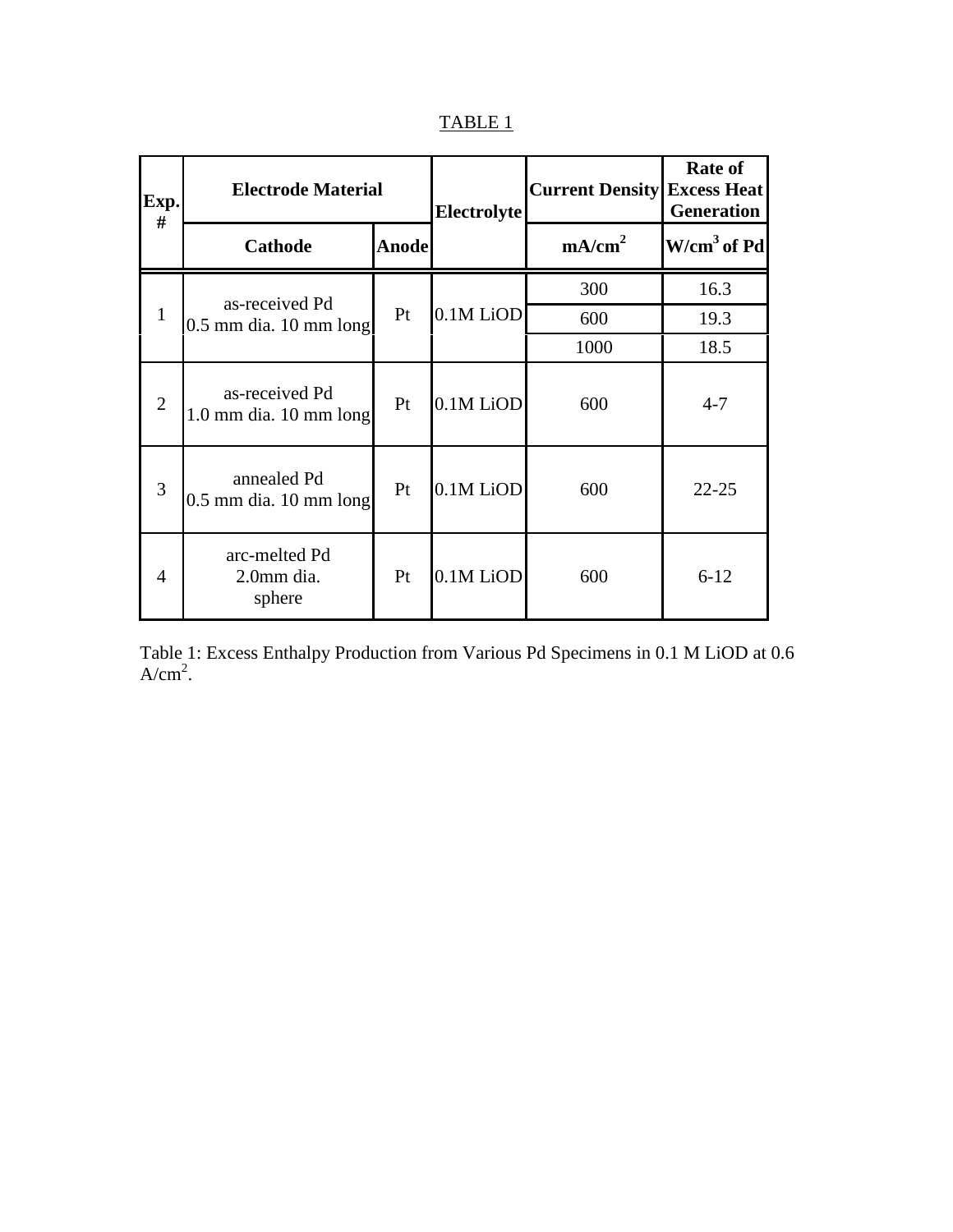TABLE 2

| <b>Date</b>                                                                     | <b>Time</b> | <b>Cell</b><br><b>Current</b><br>(mA) | <b>Cell</b><br><b>Voltage</b><br>(V) | <b>Power In</b><br>(mW) | <b>Power Out</b><br>(mW) | <b>Excess</b><br><b>Heat</b><br>(mW) |  |
|---------------------------------------------------------------------------------|-------------|---------------------------------------|--------------------------------------|-------------------------|--------------------------|--------------------------------------|--|
| 5/11                                                                            | 10:30       | 98.18                                 | 5.26                                 | 359.33                  | 385.00                   | 25.67                                |  |
| 5/11                                                                            | 12:50       | 98.02                                 | 5.13                                 | 351.89                  | 381.20                   | 29.31                                |  |
| 5/11                                                                            | 16:15       | 97.79                                 | 5.06                                 | 344.22                  | 381.50                   | 37.28                                |  |
| 5/12                                                                            | 08:45       | 97.81                                 | 4.91                                 | 329.62                  | 367.50                   | 37.88                                |  |
| 5/12                                                                            | 12:10       | 97.80                                 | 4.92                                 | 330.566                 | 371.00                   | 40.44                                |  |
| 5/12                                                                            | 16:00       | 97.91                                 | 4.97                                 | 335.83                  | 375.00                   | 39.17                                |  |
| 5/12                                                                            | 17:00       | 98.20                                 | 5.04                                 | 343.37                  | 382.37                   | 38.96                                |  |
| 5/12                                                                            | 21:45       | 97.80                                 | 4.90                                 | 328.61                  | 371.46                   | 42.85                                |  |
| 5/13                                                                            | 11:00       | 97.53                                 | 4.75                                 | 313.07                  | 358.77                   | 45.70                                |  |
| Calorimeter opened at $11:00$ on $5/13$ to measure electrolyte volume--1.7 ml/2 |             |                                       |                                      |                         |                          |                                      |  |
| days consumed. 1.7 mls of $D_2O$ was added.                                     |             |                                       |                                      |                         |                          |                                      |  |
| 5/14                                                                            | 09:00       | 97.03                                 | 4.70                                 | 306.61                  | 341.25                   | 34.64                                |  |
| 5/15                                                                            | 08:00       | 97.03                                 | 4.75                                 | 311.46                  | 350.05                   | 38.59                                |  |

|                                                                                   |             | <b>Cell</b>    | <b>Cell</b>    | <b>Power In</b> | <b>Power Out</b> | <b>Excess Heat</b><br>(mW) |  |
|-----------------------------------------------------------------------------------|-------------|----------------|----------------|-----------------|------------------|----------------------------|--|
| <b>Date</b>                                                                       | <b>Time</b> | <b>Current</b> | <b>Voltage</b> | (mW)            | (mW)             |                            |  |
|                                                                                   |             | (mA)           | (V)            |                 |                  |                            |  |
| 5/27                                                                              | 11:30       | 96.40          | 4.325          | 274.46          | 271.80           | $-2.66$                    |  |
| 5/27                                                                              | 13:00       | 96.35          | 4.335          | 275.08          | 271.80           | $-3.28$                    |  |
| 5/27                                                                              | 18:00       | 96.40          | 4.330          | 274.74          | 271.80           | $-2.94$                    |  |
| 5/28                                                                              | 10:00       | 96.55          | 4.295          | 271.79          | 271.80           | 0.01                       |  |
| 5/28                                                                              | 11:30       | 96.60          | 4.295          | 271.93          | 271.80           | $-0.13$                    |  |
| $5/28$                                                                            | 20:00       | 96.61          | 4.280          | 270.51          | 268.18           | $-2.33$                    |  |
| 5/29                                                                              | 08:10       | 96.60          | 4.232          | 265.84          | 264.55           | $-1.29$                    |  |
| Calorimeter opened at $08:15$ on $5/29$ to measure electrolyte volume— $1.7$ ml/2 |             |                |                |                 |                  |                            |  |
| days consumed. $1.7$ mls of $H2O$ was added.                                      |             |                |                |                 |                  |                            |  |
| 5/29                                                                              | 12:00       | 96.58          | 4.532          | 29"4.47         | 293.54           | $-0.93$                    |  |
| 5/29                                                                              | 15:00       | 96.56          | 4.525          | 293.83          | 291.73           | $-2.10$                    |  |
| 5/29                                                                              | 17:00       | 96.45          | 4.520          | 293.20          | 291.73           | $-1.47$                    |  |
| 5/29                                                                              | 22:00       | 96.60          | 4.500          | 291.73          | 289.92           | $-1.81$                    |  |
| 5/30                                                                              | 08:10       | 96.61          | 4.450          | 286.90          | 286.30           | $-0.60$                    |  |
| $5/30$                                                                            | 11:00       | 96.58          | 4.430          | 284.91          | 284.48           | $-0.43$                    |  |
| 5/30                                                                              | 15:30       | 96.55          | 4.410          | 282.89          | 282.67           | $-0.22$                    |  |
| 5/31                                                                              | 08:00       | 96.60          | 4.330          | 275.31          | 273.62           | $-1.69$                    |  |
| 5/31                                                                              | 15:30       | 96.58          | 4.320          | 274.29          | 273.62           | $-0.67$                    |  |

Table 2: Enthalpy data for Pd in 0.1 M LiOD and 0.1 M LiOH electrolytes. The cathodes consisted of a palladium wire (0.5 mm diameter, 1 cm in length,  $0.159 \text{ cm}^2$ ,  $1.96 \times 10^{-3}$ cm<sup>3</sup>, 99.997% pure) supplied by Johnson-Matthey. The electrodes were annealed at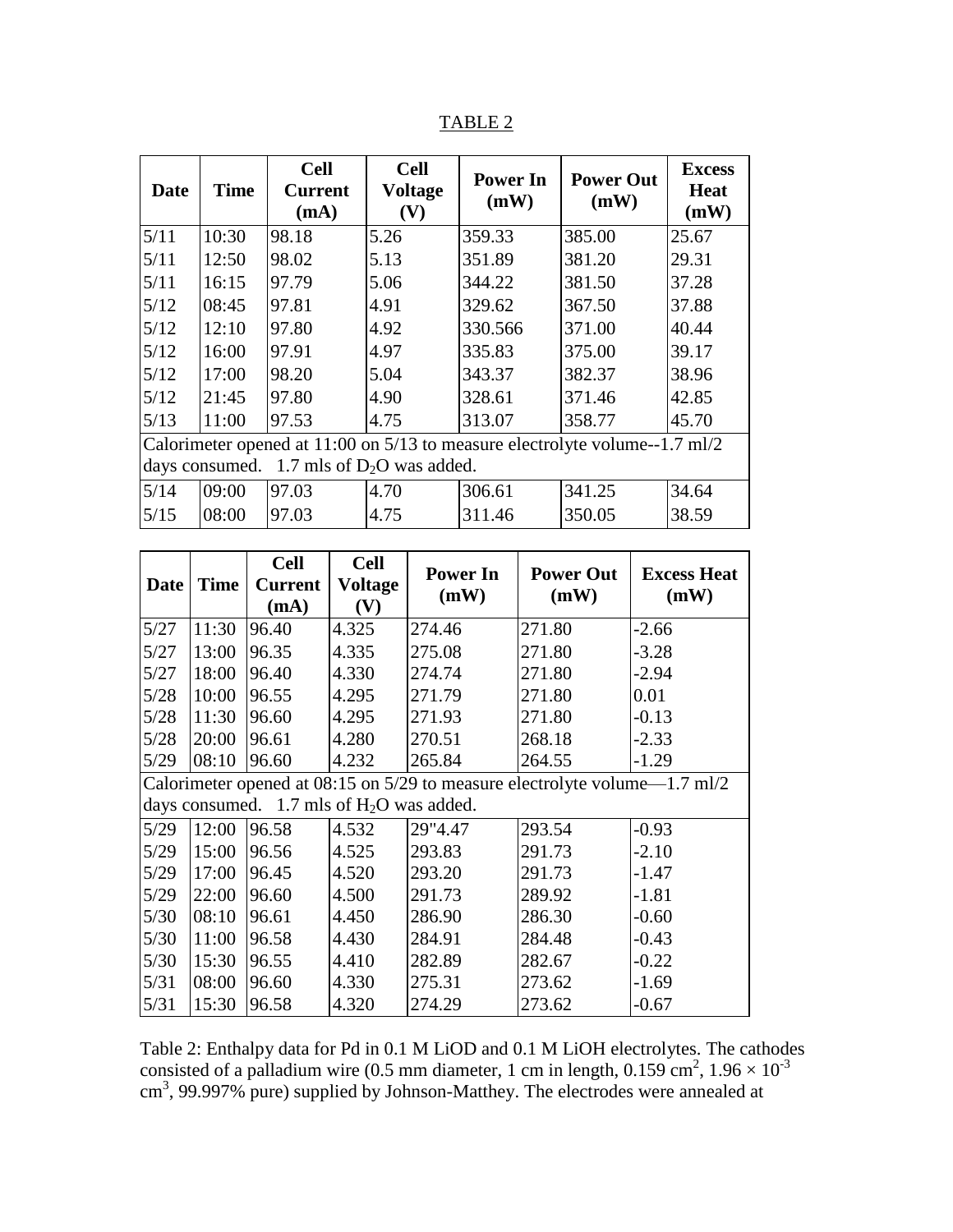950 $\rm{°C}$  for 0.5 hr at 10<sup>-6</sup> torr and afterwards allowed to cool in the furnace under vacuum. The electrodes were previously charged at  $60 \text{ mA cm}^{-2}$  for two days. The "closed" electrochemical cells initially contained 7.8 ml of electrolyte. The anodes were a spiral of platinum wire.

| <b>Time</b> | <b>Cell</b> | <b>Cell</b>    |                |                      | <b>Excess</b>             |
|-------------|-------------|----------------|----------------|----------------------|---------------------------|
|             |             | <b>Voltage</b> | (mW)           | (mW)                 | <b>Heat</b>               |
|             | (mA)        | (V)            |                |                      | (mW)                      |
| 08:00       | 100.75      | 4.440          | 447.33         | 465.85               | 18.52                     |
| 10:30       | 175.60      | 6.175          | 1,084.33       | 1,122.18             | 37.85                     |
| 12:50       | 175.25      | 6.090          |                | 1,110.70             | 43.43                     |
| 15:10       | 175.25      | 6.030          |                | 1,095.70             | 36.00                     |
| 16:25       | 175.70      | 6.010          | 1,055.96       | 1,089.14             | 33.18                     |
| 22:55       | 175.70      | 6.050          | 1,062.99       | 1,099.50             | 36.51                     |
|             |             |                | <b>Current</b> | 1,067.27<br>1,059.77 | <b>Power In Power Out</b> |

TABLE 3

Table 3: Excess enthalpy production in a sealed cell. The cathode consisted of a palladium disc (4 mm diameter, 2 mm thick,  $0.501 \text{ cm}^2$ ,  $2.51 \times 10^{-2} \text{ cm}^3$ , 99.997% pure) supplied by Johnson-Matthey. The electrode was previously charged at 60 mA  $cm<sup>2</sup>$  for two weeks. The sealed electrochemical cell initially contained 7.8 ml of 0.1 M  $D_2O$ . The anode was a spiral of platinum wire and the  $O_2$ - $D_2$  recombination catalyst was a segment of a fuel cell electrode.



**Figure 1: Calibration curve for microcalorimeter.**  $\bullet$  **: With built-in resistor (limited to 25 mW); + : With resistor in cell without electrolyte;** □: With resistor in cell containing electrolyte.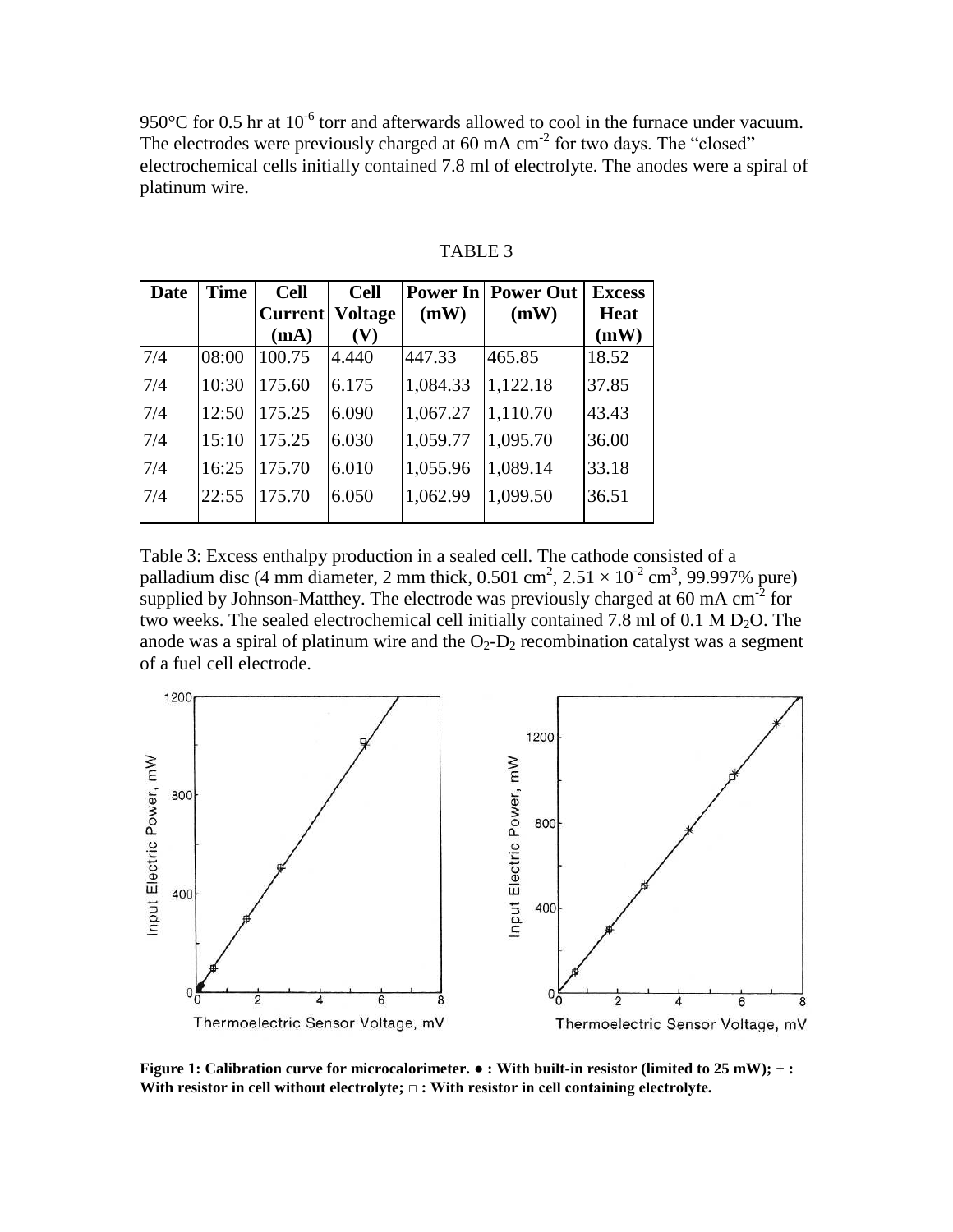

**Figure 2: Cell potential and excess rate of heat generation on a 0.05 cm diameter as-received palladium cathode at various current densities as a function of time in 0.1MLiOD in D2O.**



**Figure 3: Cell potential and excess rate of heat generation on a 0.05 cm diameter as-received platinum cathode at 0.6 A/cm<sup>2</sup> as a function of time in 0.1M LiOD in D2O.**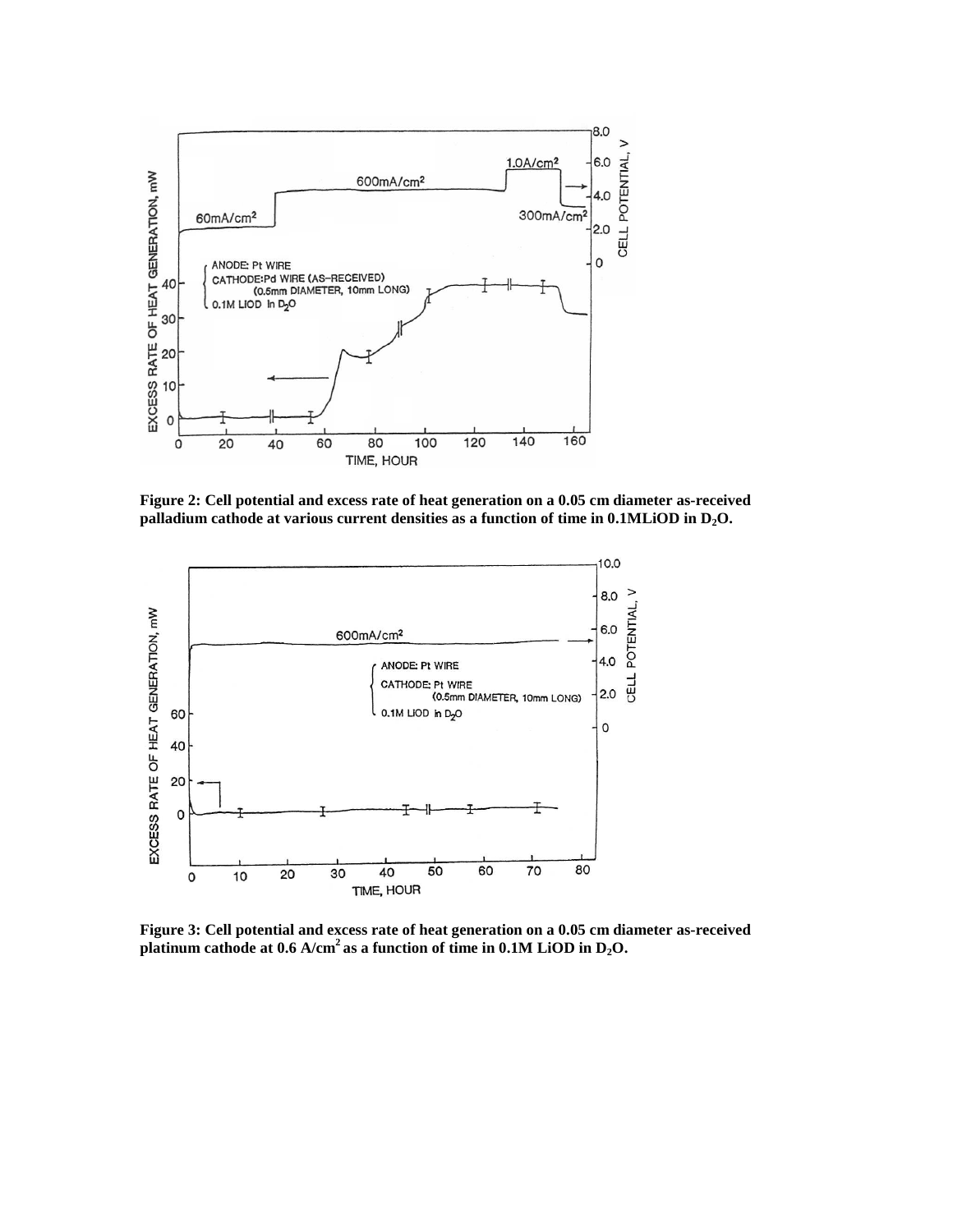

**Figure 4: Cell potential and excess rate of heat generation on a 0.05 cm diameter as-received palladium cathode at various current densities as a function of time in 0.1 M LiOH.**



**Figure 5: Cell potential and excess rate of heat generation on a 0.05 cm diameter annealed palladium cathode at various current densities as a function of time in 0.1 M LiOD in D2O.**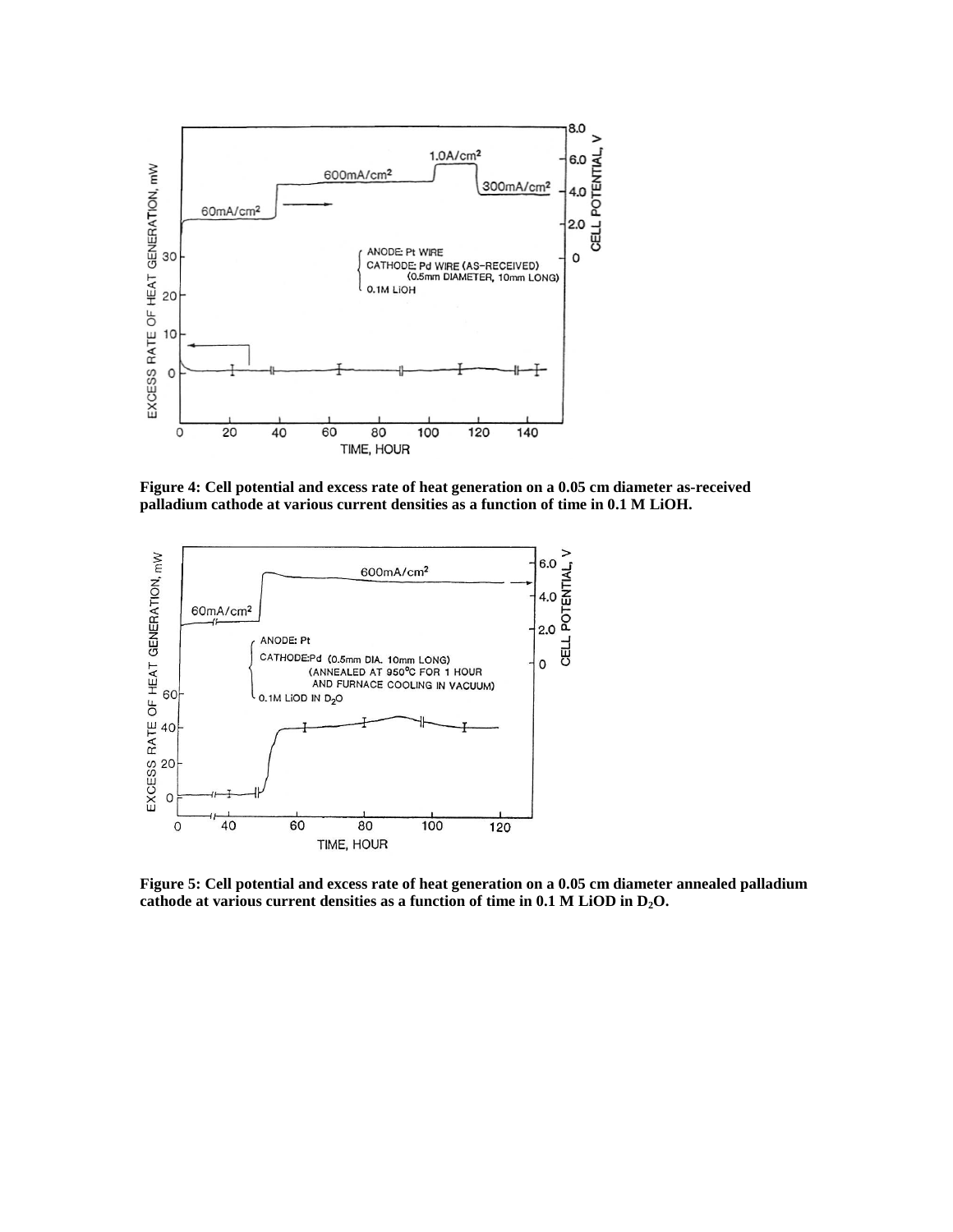

**Figure 6: Heat flux: B - entering calorimeter and A** *-* **leaving calorimeter, for deuterium evolution at 0.6 A/cm<sup>2</sup> in 0.1M LiOD in D2O on a 0.10 cm diameter as-received palladium cathode after charging for two weeks at 0.06 A/cm<sup>2</sup> as a function of time.**



**Figure 7: Excess enthalpy generation rates during electrolysis of D2O on a Pd cathode in alkaline solutions showing the specific effect of lithium cation.**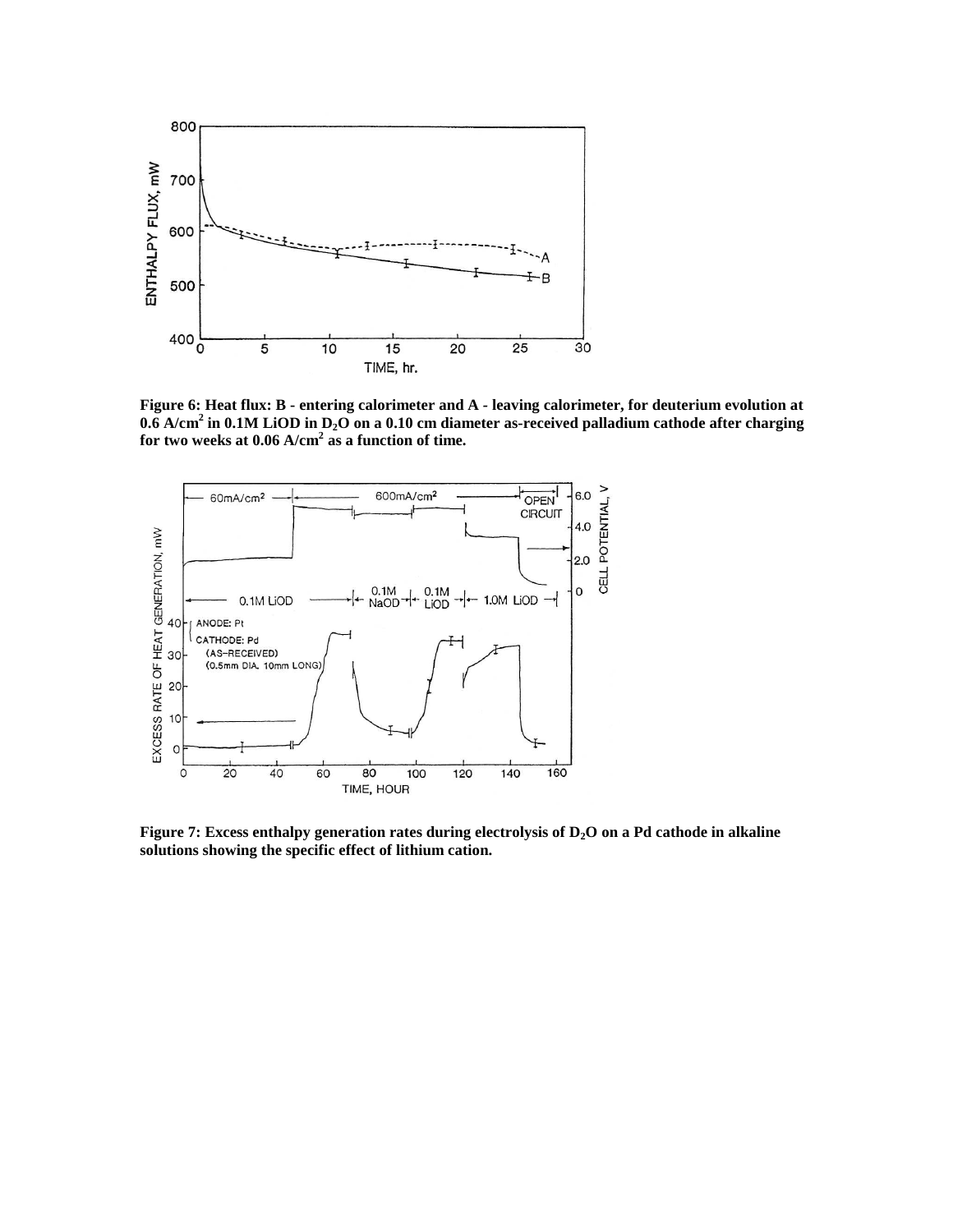

**Figure 8: Chart recorder tracings showing the rapid decay of enthalpy generation rate on interruption of the electrolysis current. The decay of the open-circuit potential of the cell is apparent.**



**Figure 9: Excess enthalpy generation rates during electrolysis of D2O on a Pd cathode in alkaline solutions showing 0.1 M electrolyte changes in the sequence**  ${}^n$ **LiOD**  $\rightarrow$  **NaOD**  $\rightarrow {}^7$ **LiOD.**